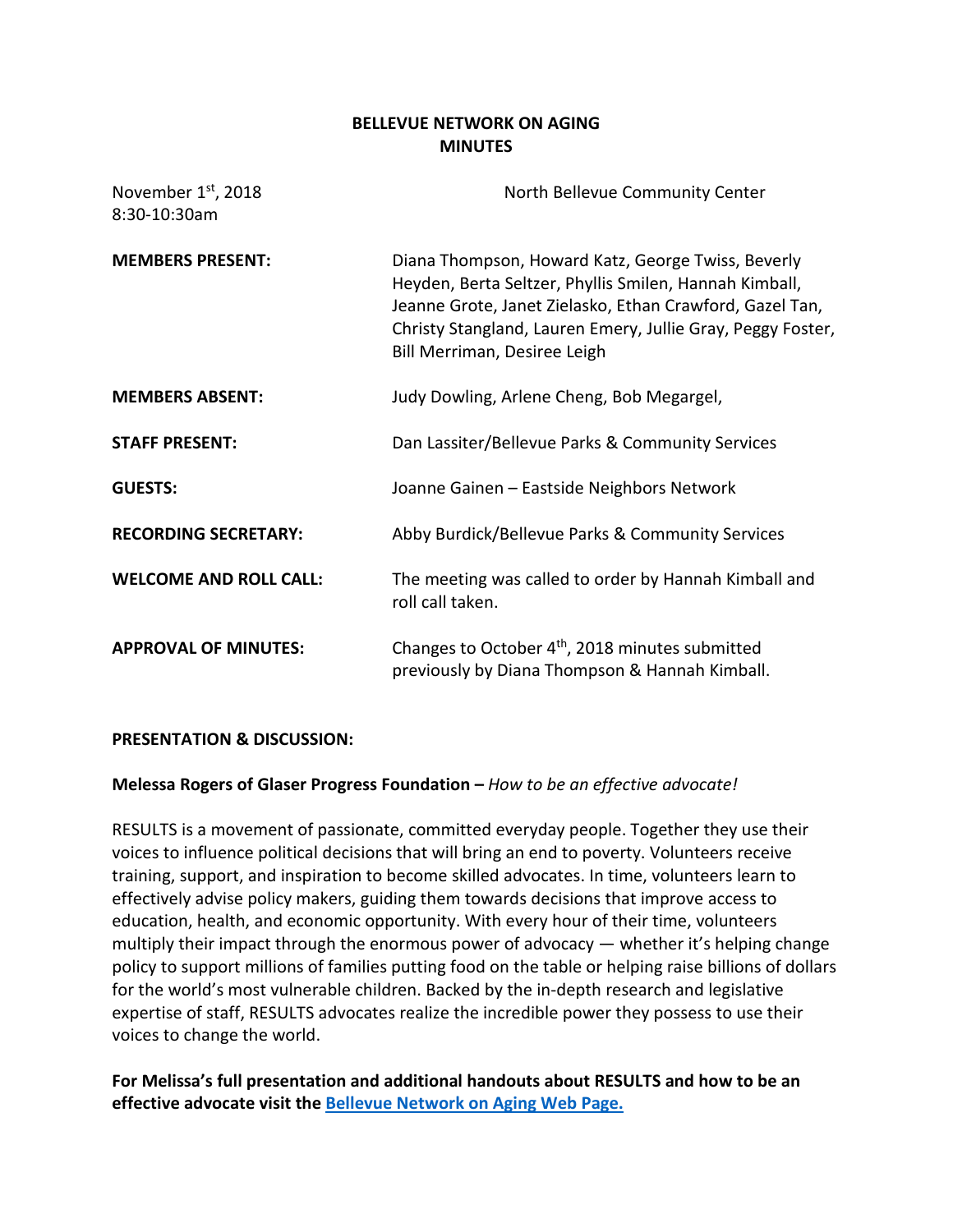#### **COMMITTEE REPORTS:**

#### **Advocacy Committee** *(reported by Diana Thompson)*

Diana Attended the Senior Lobby Day Conference on Thursday, October 11<sup>th</sup> in Tacoma. The focus was mainly on State Issues.

At the Eastside Human Services Forum meeting, suggestions towards the upcoming agenda were discussed.

Diana will be attending the Budget Matters Conference on November 13<sup>th</sup> in Seattle.

The proposed Federal Agenda is very similar to years past. The state Agenda does include some new things, such-as:

- \$5million in Funding for Dementia.
- Long Term Care Trust Act funding method for when you need help as you age.
- Aging and Disability Services is asking for more money for Case Managers.

### **Outreach, Education & Diversity Committee** *(reported by Gazel Tan)*

The committee is attending:

- $\checkmark$  Bellevue Resource Fair, at the Bellevue Library.
- $\checkmark$  India Association of Western Washington Health Fair at North Bellevue Community Center.

Some new ideas the committee is discussing:

- $\checkmark$  Fall Prevention.
- $\checkmark$  PSA's on BTV.
- $\checkmark$  Bellevue Reporter Articles.

The group discussed Bicycles and Bicycle Lanes in Bellevue. Is there value in a campaign around "Protecting Seniors from Bicycles"?

Desiree mentions the Eastside Stewardship Program and progress on Alzheimer's and Dementia Programs. Old Friends Club partnering with Momentia and North Bellevue Community Center to discuss funding of memory programs through the Veterans Levy.

#### **Transportation & Housing Committee/Eastside Easy Rider Collaborative** *(reported by Hannah Kimball)*

The October  $17<sup>th</sup>$  meeting goal was to consolidate and educate on affordable housing and create a handout.